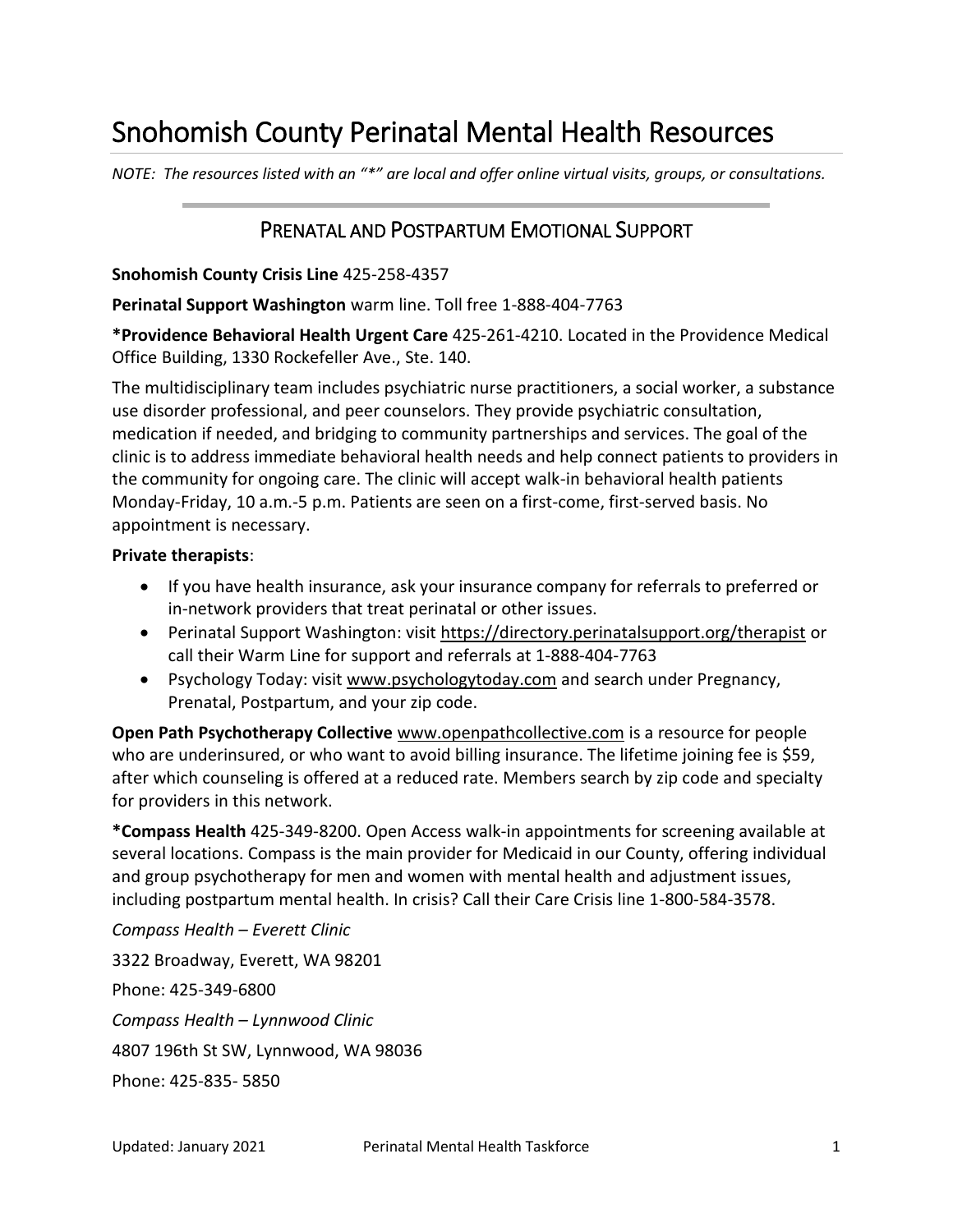**Domestic Violence Services** offers temporary shelter and assistance in emergency situations. Call their 24-hour hotline 425-252-2873 for information and help.

### INFANT MENTAL HEALTH (BABY-CAREGIVER DYAD) COUNSELING:

**Center for Human Services** 206-362-7282. Infant-Early Childhood Mental Health for children 0- 5 and their caregivers. Medicaid accepted. Home visiting. [www.chs-nw.org](http://www.chs-nw.org/) 

### **ChildStrive**

425-245-8377 for families with children ages 0-3 enrolled in Early Intervention Services.

425-535-5734 for families with children ages 0-8 who are connected to services at the Casino Village.

\***Snohomish County Music Project.** 425-258-1605. Music YoUGROW is a music therapy program that supports parents and their young children in forming and maintaining healthy attachments during dependency. A board-certified music therapist will lead shared musical activities that support your child's social-emotional development, as well as their growing relationship with you as their parent. In music therapy, you will: Learn songs and musical cues to help calm your child in times of stress, connect with your child through back-and-forth musical games and instrument play, pass positive messages to your child through personalized lullaby writing, practice musical responsiveness that helps your child feel heard, understood, and loved, and create a personalized song to sing to your child. http://scmusicproject.org/

#### **Parent Support Groups:**

**Mothering the Mother** Therapist-led support group for pregnant and postpartum women with children up to 4 years of age. Mountlake Terrace. Group meets every Wednesday 6:30-8:00pm. Contact: Darla Greico at 425-341-3552 for more information.

**\*New Moms Peer Support Group** at Pregnancy Resource Center of Snohomish County. Email Serena@expectingmiracles.com for current meeting information. Meeting every 2nd and 4th Thursday of the month 10:30-Noon. This is a drop-in group for mothers and their under 1 year old babies, with a focus on postpartum mental health. Currently pregnant mothers welcome. Attendees earn points for the onsite baby boutique. 4310 Hoyt Ave, Everett 425-366-7567 <https://expectingmiracles.com/>

**Spanish-speaking pregnant and parenting moms [Not currently meeting]** 360-653-1742. Support group meets every 3rd Wednesday of the month at 10:00am, except for December at Sea Mar Community Health Center: 9710 State Avenue, Marysville. Open to the community at large. NOTE: Any mother attending the Sea Mar group can receive a 15 point card for the Pregnancy Resource Center Boutique. And for those attending Sea Mar's childbirth education classes, they may receive an 80 point card.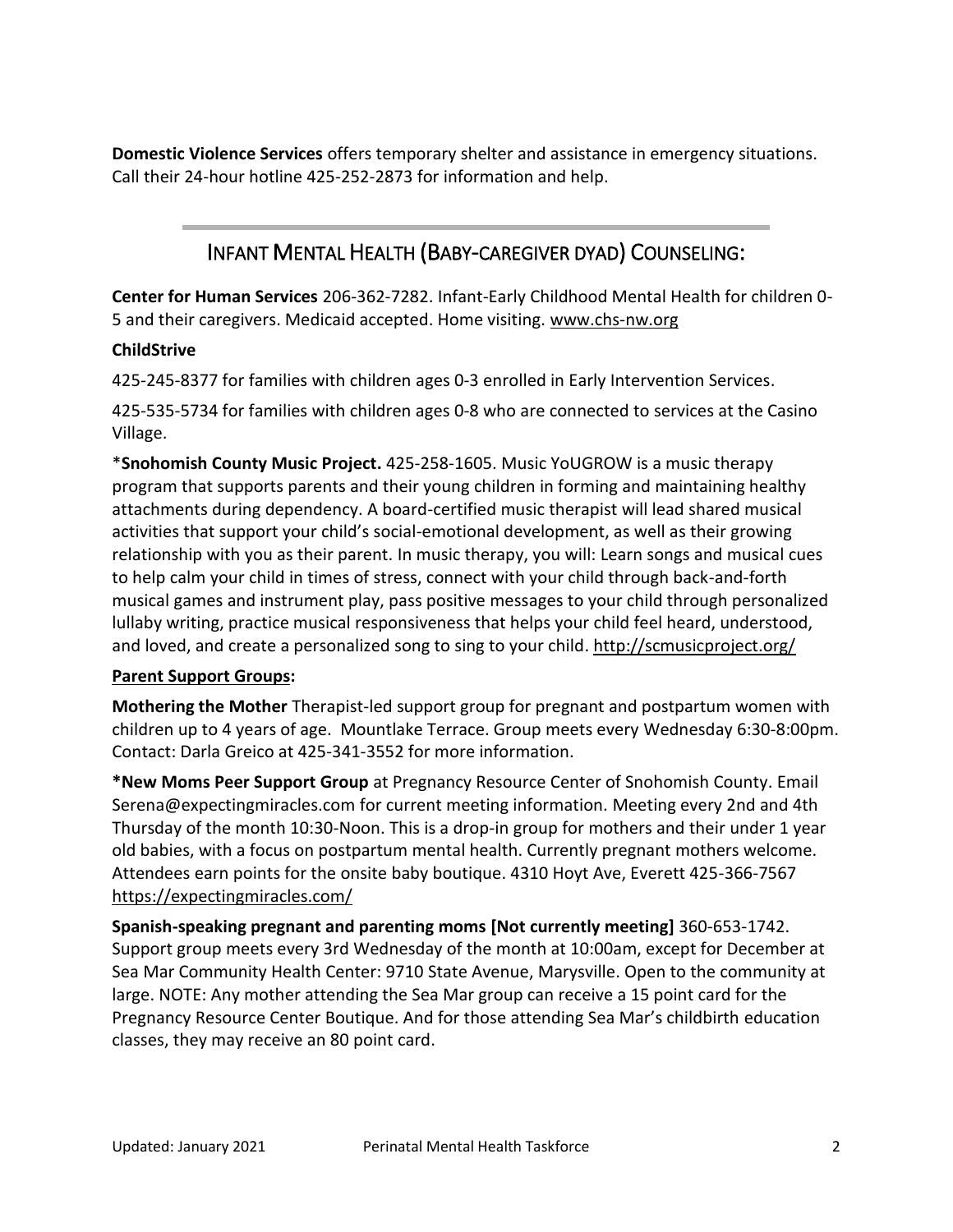**\*PEPS (Program for Early Parenting Support)** 206-547-8570. Social support groups to new parents, groups meet for 2 hours for 12 consecutive weeks and options for both daytime groups where one parent attends and evening groups for couples to attend together. Now forming groups in Snohomish County, sliding scale pricing available to all participants, no income verification needed. [www.peps.org](http://www.peps.org/) 

**\*La Leche League -** (360) 805-4135. Breastfeeding support program for mothers and support persons. http://lllwa.org/

### \*HOME VISITING PROGRAMS:

**Parents as Teachers** (ChildStrive) 425-245-8377. County-wide home visiting parenting support for pregnant or parenting people. Foster parents and kinship care providers welcome. Receive help in identifying postpartum mood disorders, building attachment with your child, supporting young children's development, and achieving family stability.

**Healthy Start** (Northshore Youth and Family Services). 425-485-6541. Parents as Teachers home visiting for parents up to age 24, who are pregnant or are parenting a child younger than 12 months at the time of engagement. Parent support groups and help with baby essentials.

**Early Head Start through Snohomish County Human Services**. 425-388-6439. Home visiting parenting support for underserved families in Arlington (Stanwood), Marysville, Granite Falls & Sultan (Lake Stevens) School Districts. Receive help in promoting attachment, brain development, and setting goals for economic stability. [www.snohomishcountywa.gov/545/Early-Head-Start.](http://www.snohomishcountywa.gov/545/Early-Head-Start)

**Early Head Start through Edmonds Community College**. 425-712-9000. Same program as above, serving Edmonds, Mukilteo, Everett and Monroe School Districts. [www.edcc.edu/birthtofive](http://www.edcc.edu/birthtofive) 

**Nurse Family Partnership** (ChildStrive). (425) 353-5656. Personal nurse for first time mothers. Enroll by 28 weeks of pregnancy and receive support during pregnancy and for two years postpartum. Nurses bring information about health, nutrition, and wellness in addition to parenting, and emotional adjustment to parenthood. [https://childstrive.org/programs/nurse](https://childstrive.org/programs/nurse-family-partnership/)[family-partnership/](https://childstrive.org/programs/nurse-family-partnership/) 

#### **\*Maternity Support Services (MSS) and Infant Case Management (ICM) Services**

*[Sea Mar Community Health Centers](https://www.seamar.org/) – Everett Clinic* 1920 100<sup>th</sup> Street SE, Building B, Everett WA 98208 Phone: 425-312-0204 Fax: 425-312-0263 Provides MSS and ICM services in the clinic, home, and alternate locations *[Sea Mar Community Centers](https://www.seamar.org/) – Marysville Clinic* 9710 Stave Avenue, Marysville WA 98270 Phone: 360-657-3082 Provides MSS and ICM services in the clinic, home, and alternate location

Updated: January 2021 Perinatal Mental Health Taskforce 3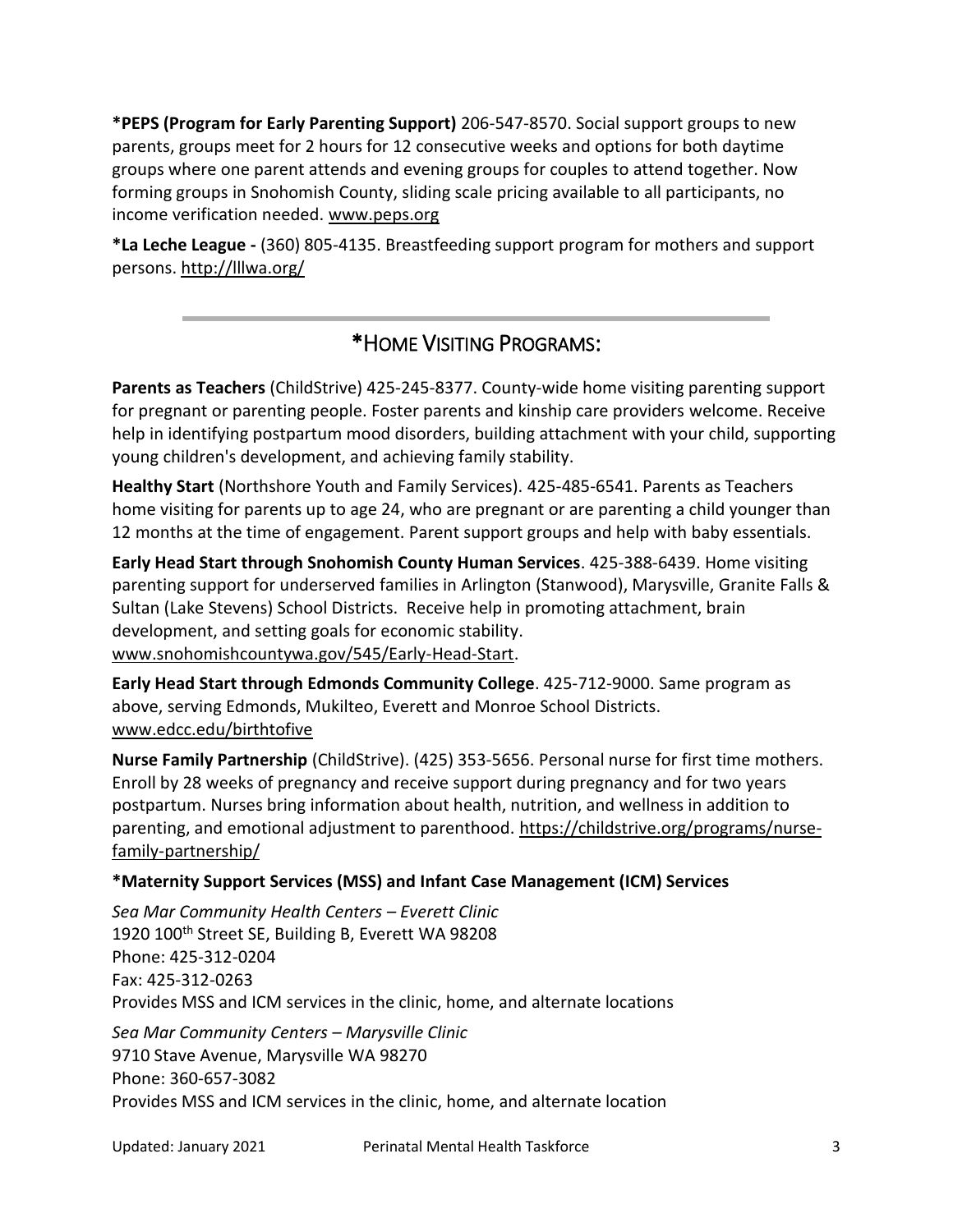*[Sea Mar Community Health Centers](https://www.seamar.org/) – Monroe Clinic* 17707 West Main Street, Suite 100, Monroe WA 98272 Phone: 360-282-3896 Fax: 360-863-3098 Provides MSS and ICM services in the clinic, home, and alternate locations *[Sea Mar Community Health Centers](https://www.seamar.org/) – Monroe Clinic*

909 Main Street, Monroe WA 98021 Phone: 360-282-3896 Fax: 360-282-3886 Provides MSS and ICM services in the clinic, home, and alternate locations; also offers MSS group services in the office

*[Step by Step](https://stepbystepfamily.org/)* 

Phone: 253-896-0903 Fax: 253-896-1123 Provides MSS and ICM services in the home and alternate locations

**NAPS Doulas** Trained individuals who provide information, emotional support, and practical care for a family in the time following childbirth. (206) 956-1955 or email [referrals@napsdoulas.com](mailto:referrals@napsdoulas.com) 

### Traumatic Childbirth Resources:

**ICAN International Caesarian Awareness Network**, Seattle Chapter. Meet on the 2nd Monday of each month, 7:00-9:00pm, One Life Community Church in Northeast Seattle. 3524 NE 95th St. Seattle WA 98115. Free parking adjacent to the building; Enter at the doors on the south side of the building along 95th street.

#### **Infant Loss Resources:**

**Journey Program**, Seattle Children's. Infant loss support groups for anyone who has lost a baby later in pregnancy, and groups for those who have lost older children. (206) 987-2000. Seattle.

**Return to Zero.** Guidance for bereaved parents, help in finding community, accessible resources, and empowering videos. [www.bit.ly/RTZonYouTube](http://www.bit.ly/RTZonYouTube) 

### Recovery Resources:

**Swedish Ballard Addiction Recovery Services Unit**- Chemically Using Pregnant Women (Family Education and Lactation Support). 206-781-6209

**Evergreen Treatment**, Women's and children's residential program for chemical addiction recovery. 425-258-2407. 2601 Summit Ave, Everett.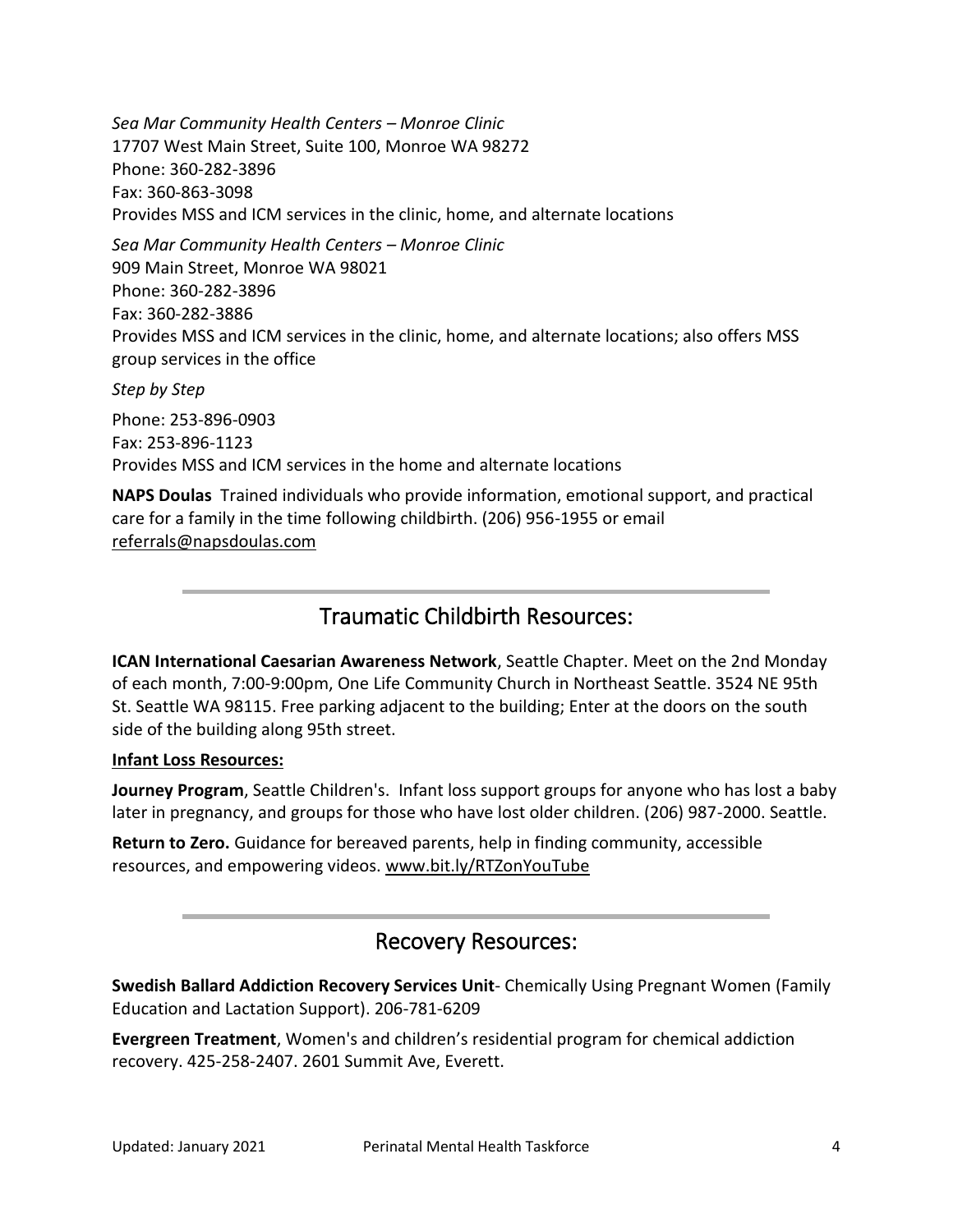**Ideal Option** Medication-Assisted Treatment for opiate dependency. 360-200-6756. [www.idealoption.com/clinics/everett.](https://www.idealoption.com/clinics/everett)

**THS** (Therapeutic Health Services)- 425-347-5121. Medical and mental health supports for chemical addictions, youth wraparound services, and weekly sport group for mothers in recovery. 9930 Evergreen Way, Bldg. Z150, Everett, WA 98204.

# Foster Care or Adoption Emotional Support:

**Homeward House** 425-770-9240 offers supports to families who are impacted by opiates and other substances, and face separation due to child welfare dependency. Services include connection to a Parent Ally for support through the Court process, a safe supervised visitation center, connection to medication-assisted treatment and other substance abuse treatment options, parenting groups, and help in meeting housing and other family stabilization needs. 3701 Broadway, Everett 98201.

**The Adoptions Connection.** Resources by and for adoptive parents. Parent coaching, referrals, podcasts. www.theadoptionconnection.com

**Amara.** [amaraputskidsfirst.org/programs-initiatives/post-adoption-support/](https://amaraputskidsfirst.org/programs-initiatives/post-adoption-support/)  A Post-Adoption program works to ensure that adoptees and those who love them receive support in order to promote stability and fulfilling family relationships.

**CHERISH®** Early Intervention, Infant Mental Health for children 0-3 and their foster families, and birth parents. In Pierce, King, and Snohomish Counties.

Wonderland (South Snohomish) 206-364-3777

Kindering (East Snohomish) 425-653-4321 [cherish@kindering.org](mailto:cherish@kindering.org) 

## Additional Online Resources:

Postpartum Support International: https://www.postpartum.net/

Perinatal Support Washington: <https://perinatalsupport.org/>

2020 Mom:<https://www.2020mom.org/>

NEAR Collaborative: <https://citymatchnear.org/>

Self Help Workbook for Post-natal Depression: [https://maternalmentalhealthalliance.org/wp](https://maternalmentalhealthalliance.org/wp-content/uploads/Self-help-workbook-post-natal-depression.pdf)[content/uploads/Self-help-workbook-post-natal-depression.pdf](https://maternalmentalhealthalliance.org/wp-content/uploads/Self-help-workbook-post-natal-depression.pdf)